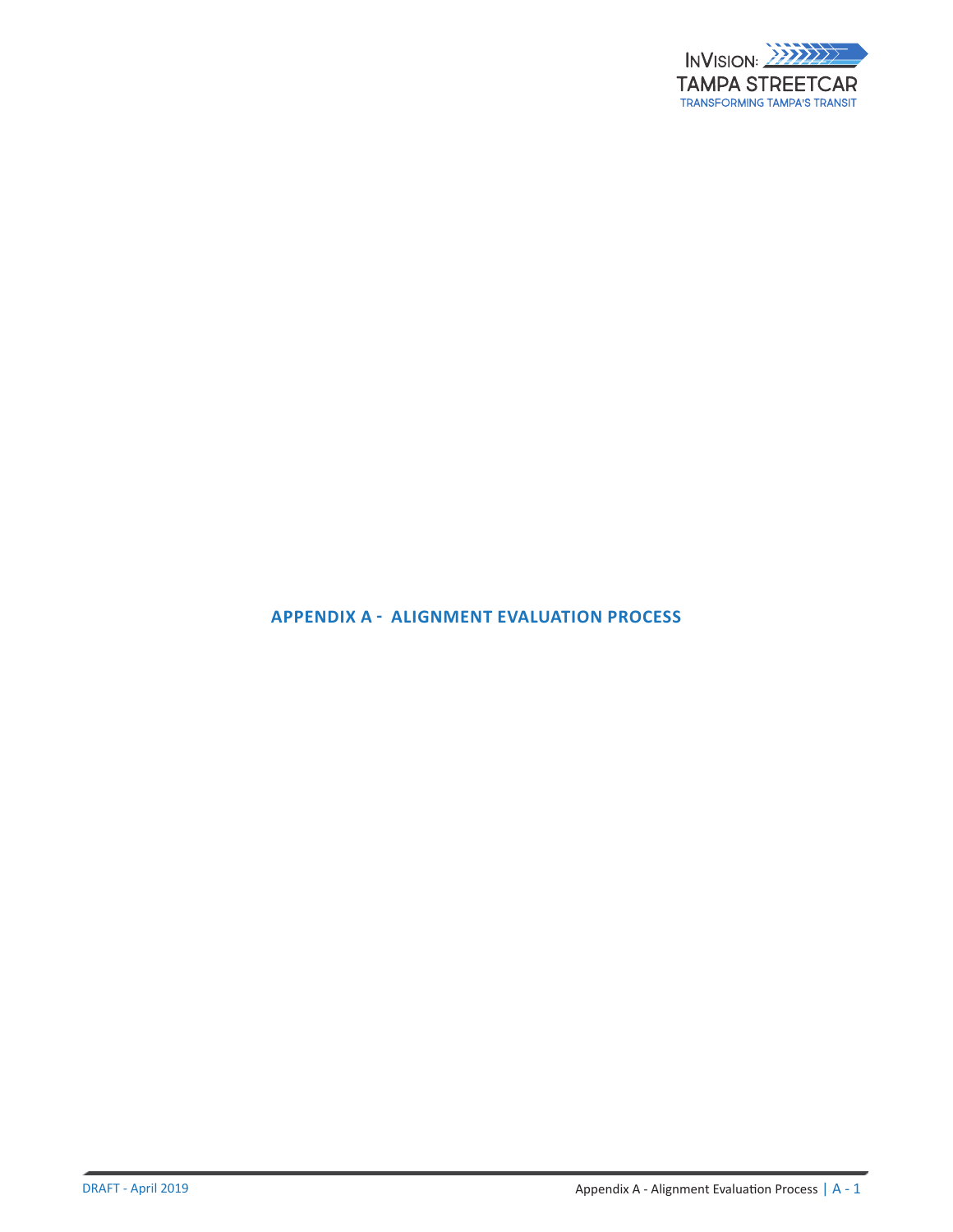

## *Table 1. Alignment Options - Summary Evaluation Table*

|                                                            | North/South         |                                                                   |                                            | East/West                                                     | Loop                                                                          |                                           |                                         |  |  |  |  |
|------------------------------------------------------------|---------------------|-------------------------------------------------------------------|--------------------------------------------|---------------------------------------------------------------|-------------------------------------------------------------------------------|-------------------------------------------|-----------------------------------------|--|--|--|--|
|                                                            |                     |                                                                   |                                            |                                                               |                                                                               |                                           |                                         |  |  |  |  |
| <b>Evaluation Category</b>                                 | N/S Franklin Street | B<br>N/S Tampa Street-<br><b>Florida Avenue</b><br><b>Couplet</b> | <b>E/W West River-</b><br><b>Ybor City</b> | D<br>E/W North Hyde<br><b>Park-Channel</b><br><b>District</b> | E<br><b>E/W North Hyde</b><br><b>Park-Convention</b><br><b>Center Couplet</b> | Loop Downtown-<br><b>Channel District</b> | G<br>Loop Downtown-<br><b>Ybor City</b> |  |  |  |  |
| <b>Alignment Information</b>                               |                     |                                                                   |                                            |                                                               |                                                                               |                                           |                                         |  |  |  |  |
| <b>Track Miles</b>                                         | 2.67                | 2.60                                                              | 4.66                                       | 4.94                                                          | 3.27                                                                          | 2.46                                      | 4.12                                    |  |  |  |  |
| Number of Vehicles                                         | $\overline{4}$      | 4                                                                 | $\overline{7}$                             | $\overline{7}$                                                | 5                                                                             | 4                                         | 6                                       |  |  |  |  |
| Capital Costs (\$2017)                                     | \$94 million        | \$97 million                                                      | \$174 million                              | \$180 million                                                 | \$124 million                                                                 | \$91 million                              | \$138 million                           |  |  |  |  |
| Annual O&M Costs                                           | \$3.6 million       | \$3.6 million                                                     | \$6.2 million                              | \$6.2 million                                                 | \$4.4 million                                                                 | \$3.6 million                             | \$5.3 million                           |  |  |  |  |
| Average Weekday<br>Boardings (2020)                        | 2,200               | 2,200                                                             | 2,450                                      | 2,700                                                         | 1,500                                                                         | 2,300                                     | 2,300                                   |  |  |  |  |
| Population &<br>Employment within 1/4<br>mile (2020)       | 20,600              | 24,100                                                            | 29,900                                     | 31,200                                                        | 15,100                                                                        | 20,400                                    | 22,000                                  |  |  |  |  |
| <b>Purpose &amp; Need Considerations</b>                   |                     |                                                                   |                                            |                                                               |                                                                               |                                           |                                         |  |  |  |  |
| Connect Downtown<br><b>Districts</b>                       |                     |                                                                   |                                            |                                                               |                                                                               |                                           |                                         |  |  |  |  |
| Serve Diverse Travel<br>Markets                            |                     |                                                                   |                                            |                                                               |                                                                               |                                           |                                         |  |  |  |  |
| Improve First Mile/Last<br>Mile Connections                |                     |                                                                   |                                            |                                                               |                                                                               |                                           |                                         |  |  |  |  |
| Support Economic<br>Development                            |                     |                                                                   |                                            |                                                               |                                                                               |                                           |                                         |  |  |  |  |
| <b>Expand Sustainable</b><br><b>Transportation Options</b> |                     |                                                                   |                                            |                                                               |                                                                               |                                           |                                         |  |  |  |  |
| Performance & Impact                                       |                     |                                                                   |                                            |                                                               |                                                                               |                                           |                                         |  |  |  |  |
| Population &<br><b>Employment Served</b>                   |                     |                                                                   |                                            |                                                               |                                                                               |                                           |                                         |  |  |  |  |
| Capital & Operating<br>Costs                               |                     |                                                                   |                                            |                                                               |                                                                               |                                           |                                         |  |  |  |  |
| Cost Effectiveness                                         |                     |                                                                   |                                            |                                                               |                                                                               |                                           |                                         |  |  |  |  |
| Constructability/<br><b>Operational Constraints</b>        |                     |                                                                   |                                            |                                                               |                                                                               |                                           |                                         |  |  |  |  |
| Traffic & Parking<br>Impacts                               |                     |                                                                   |                                            |                                                               |                                                                               |                                           |                                         |  |  |  |  |
| Community &<br><b>Environment Impacts</b>                  |                     |                                                                   |                                            |                                                               |                                                                               |                                           |                                         |  |  |  |  |
|                                                            |                     |                                                                   |                                            |                                                               |                                                                               |                                           |                                         |  |  |  |  |
| <b>OVERALL RATING</b>                                      |                     |                                                                   |                                            |                                                               |                                                                               |                                           |                                         |  |  |  |  |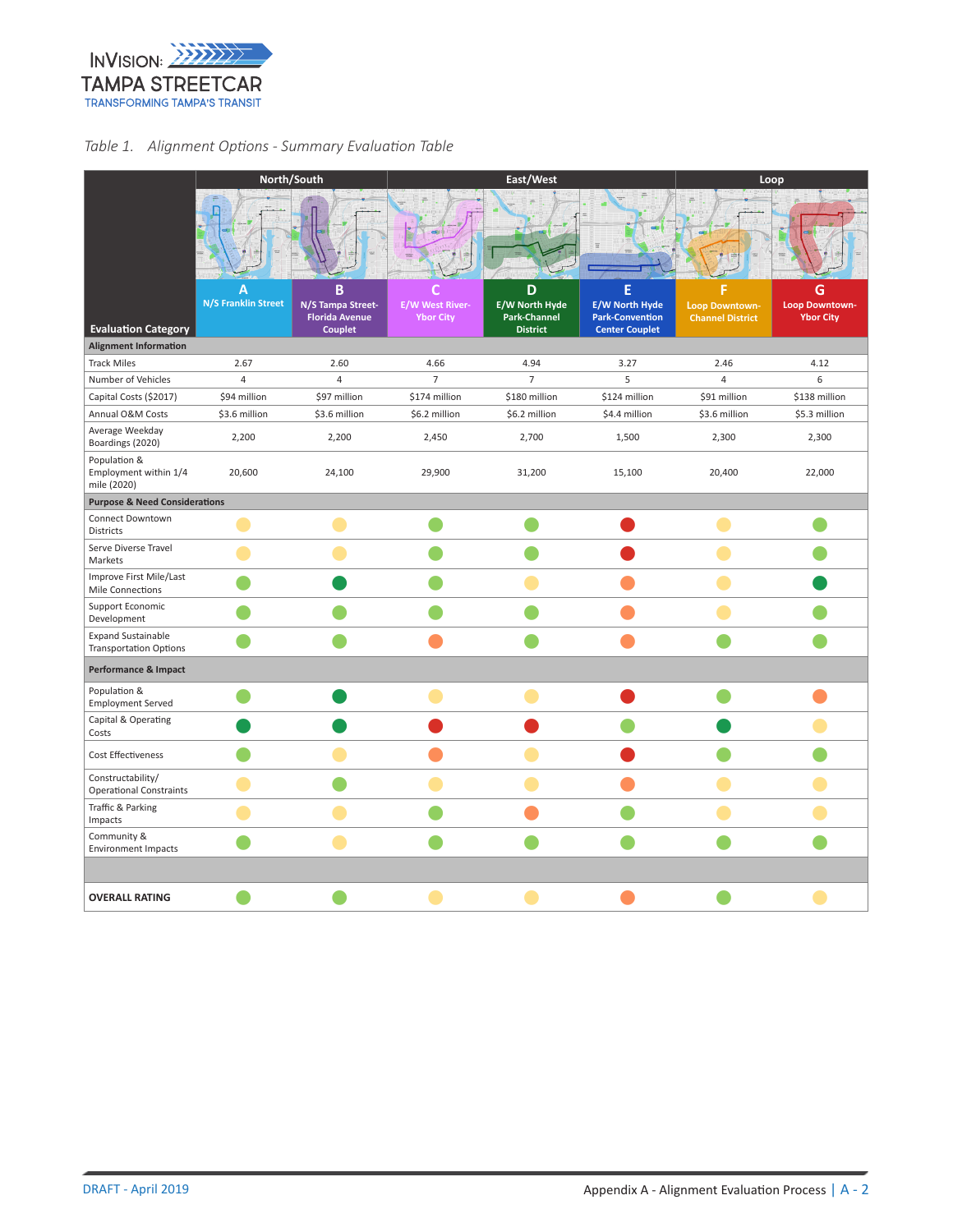## **Appendix A - Detailed Evaluation Table** *Table 2. Alignment Options - Detailed Evaluation Table*

| <b>CATEGORY</b><br><b>MEASURES</b>                                                  | <b>Alignment A</b><br>N/S Franklin |                  | <b>Alignment B</b><br>N/S Tampa-Florida Couplet |                         | <b>Alignment C</b><br><b>E/W West River-Ybor</b> |                 | <b>Alignment D</b><br>E/W North Hyde Park-Channel<br><b>District</b> |                 | <b>Alignment E</b><br><b>E/W North Hyde Park-</b><br><b>Convention Center Couplet</b> |                   | <b>Alignment F</b><br>Loop Downtown-Channel<br><b>District</b> |                         | <b>Alignment G</b><br><b>Loop Downtown-Ybor</b> |                  |
|-------------------------------------------------------------------------------------|------------------------------------|------------------|-------------------------------------------------|-------------------------|--------------------------------------------------|-----------------|----------------------------------------------------------------------|-----------------|---------------------------------------------------------------------------------------|-------------------|----------------------------------------------------------------|-------------------------|-------------------------------------------------|------------------|
| <b>SUBMEASURES</b>                                                                  | <b>MEASURE</b>                     | <b>RATING</b>    | <b>MEASURE</b>                                  | <b>RATING</b>           | <b>MEASURE</b>                                   | <b>RATING</b>   | <b>MEASURE</b>                                                       | <b>RATING</b>   | <b>MEASURE</b>                                                                        | <b>RATING</b>     | <b>MEASURE</b>                                                 | <b>RATING</b>           | <b>MEASURE</b>                                  | <b>RATING</b>    |
| <b>Purpose &amp; Need Considerations</b>                                            |                                    |                  |                                                 |                         |                                                  |                 |                                                                      |                 |                                                                                       |                   |                                                                |                         |                                                 |                  |
| <b>Connect Downtown Districts</b>                                                   |                                    |                  |                                                 |                         |                                                  |                 |                                                                      |                 |                                                                                       |                   |                                                                |                         |                                                 |                  |
| <b>Serves Downtown Core</b>                                                         | yes                                | 5.0<br><b>CO</b> | yes                                             | $5.0$ $\bullet$         | yes                                              | $5.0$ $\bullet$ | yes                                                                  | $5.0$ $\bullet$ | no                                                                                    | $1.0$ $\bullet$   | yes                                                            | $5.0$ $\bullet$         | yes                                             | $5.0$ $\bullet$  |
| Serves emerging subdistricts                                                        |                                    | 1.8              |                                                 | 1.8                     |                                                  | 3.0             |                                                                      | 2.6             |                                                                                       | 1.8<br>$\epsilon$ |                                                                | 1.8                     |                                                 | 2.2              |
| Tampa Heights                                                                       | yes                                | 5                | yes                                             | $5\overline{5}$         | no                                               | 1               | no                                                                   | $\mathbf{1}$    | no                                                                                    | $\overline{1}$    | no                                                             | 1                       | yes                                             | 5 <sup>5</sup>   |
| <b>Grand Central/UT</b>                                                             | no                                 | 1                | no                                              | 1                       | partial                                          | $\mathbf{3}$    | partial                                                              | $\mathfrak{Z}$  | partial                                                                               | $\mathbf{3}$      | no                                                             | 1                       | no                                              | $\mathbf{1}$     |
| Central Park/Encore!                                                                | no                                 | $\mathbf{1}$     | no                                              | $\mathbf{1}$            | partial                                          | $\mathbf{3}$    | partial                                                              | $\mathfrak{Z}$  | no                                                                                    | $\overline{1}$    | yes                                                            | $5\overline{5}$         | partial                                         | $\overline{3}$   |
| North Hyde Park                                                                     | no                                 | $\mathbf{1}$     | no                                              | 1                       | partial                                          | $\mathbf{3}$    | yes                                                                  | 5               | partial                                                                               | $\overline{3}$    | no                                                             | 1                       | no                                              | 1                |
| <b>West River</b>                                                                   | no                                 | $\mathbf{1}$     | no                                              | $\mathbf{1}$            | yes                                              | 5 <sup>5</sup>  | no                                                                   | $\mathbf{1}$    | no                                                                                    | $\overline{1}$    | no                                                             | 1                       | no                                              | $\mathbf{1}$     |
| <b>AVERAGE RATING</b>                                                               |                                    | 3.4              |                                                 | 3.4                     |                                                  | $4.0$ $\bullet$ |                                                                      | 3.8             |                                                                                       | 1.4               |                                                                | 3.4                     |                                                 | 3.6              |
| <b>Serve Diverse Travel Markets</b>                                                 |                                    |                  |                                                 |                         |                                                  |                 |                                                                      |                 |                                                                                       |                   |                                                                |                         |                                                 |                  |
| Serves the greatest population/employment within $1/4$ mile (2020) - extension only |                                    | 3.0              |                                                 | 3.0                     |                                                  | 4.0             |                                                                      | 4.0             |                                                                                       | 1.0               |                                                                | 4.0                     |                                                 | 3.0              |
| Population/employment within 1/4 mile (2020) - extension only                       | 20,639                             | $\mathbf{3}$     | 24,080                                          | $\overline{\mathbf{3}}$ | 29,865                                           | $5\overline{)}$ | 31,202                                                               | 5 <sup>5</sup>  | 15,075                                                                                | $\mathbf{1}$      | 20,393                                                         | $\overline{3}$          | 21,962                                          | $\mathbf{3}$     |
| Acreage within 1/4 mile buffer - extension only                                     | 434                                | $\ast$           | 483                                             | $\ast$                  | 626                                              | $\ast$          | 640                                                                  | $\ast$          | 569                                                                                   | $\ast$            | 231                                                            | $\ast$                  | 486                                             | $\ast$           |
| Average Activity Density within 1/4 mile (2020) - extension only                    | 48                                 | $\overline{3}$   | 50                                              | $\overline{3}$          | 48                                               | $\mathbf{3}$    | 49                                                                   | $\mathfrak{Z}$  | 26                                                                                    | 1                 | 88                                                             | 5                       | 45                                              | $\mathbf{3}$     |
| Provides access for transit-dependent population within 1/4 mile                    |                                    | 2.0              |                                                 | 2.0                     |                                                  | 3.0             |                                                                      | 2.0             |                                                                                       | 1.0               |                                                                | 1.5                     |                                                 | 2.5              |
| <b>High (Central Park/Encore)</b>                                                   | no                                 | 1                | no                                              | 1                       | partial                                          | $\mathbf{3}$    | no                                                                   | 1               | no                                                                                    | $\mathbf{1}$      | partial                                                        | $\overline{3}$          | partial                                         | $\mathfrak{Z}$   |
| High (West River)                                                                   | no                                 | 1                | no                                              | 1                       | yes                                              | $5^{\circ}$     | no                                                                   | 1               | no                                                                                    | 1                 | no                                                             | 1                       | no                                              | $\mathbf{1}$     |
| Moderate (Tampa Heights)                                                            | yes                                | $\mathfrak{S}$   | yes                                             | $5\overline{)}$         | no                                               | $\mathbf{1}$    | no                                                                   | $\mathbf{1}$    | no                                                                                    | $\mathbf{1}$      | no                                                             | $\overline{1}$          | yes                                             | 5 <sup>5</sup>   |
| Moderate (North Hyde Park)                                                          | no                                 | 1                | no                                              | 1                       | partial                                          | $\mathbf{3}$    | yes                                                                  | 5 <sup>5</sup>  | no                                                                                    | $\overline{1}$    | no                                                             | 1                       | no                                              | $\mathbf{1}$     |
| Connects major destinations and parks within 1/4 mile                               | 11                                 | 5.0<br><b>CO</b> | 12                                              | $5.0$ $\bullet$         | 12                                               | $5.0$ $\bullet$ | 11                                                                   | 5.0             | $\overline{3}$                                                                        | 1.0               | 8                                                              | 3.0                     | 11                                              | 5.0 <sub>o</sub> |
| # cultural/entertainment/tourism venues                                             | 6                                  | $\ast$           | 6                                               | $\ast$                  | $\overline{7}$                                   | $\ast$          | $\overline{7}$                                                       | $\ast$          | $\overline{2}$                                                                        | $\ast$            | 5                                                              | $\ast$                  | 6                                               | $\ast$           |
| # educational institutions (UT, Stetson, Brewster)                                  | $\overline{2}$                     | $\ast$           | $\overline{2}$                                  | $\ast$                  | 1                                                | $\ast$          | $\mathbf{1}$                                                         | $\ast$          | 0                                                                                     | $\ast$            | $\mathcal{O}$                                                  | $\ast$                  | $\overline{2}$                                  | $\ast$           |
| # parks                                                                             | $\overline{3}$                     | $\ast$           | $\overline{4}$                                  | $\ast$                  | $\overline{4}$                                   | $\ast$          | $\overline{3}$                                                       | $\ast$          | 1                                                                                     | $\ast$            | $\overline{3}$                                                 | $\ast$                  | $\overline{3}$                                  | $\ast$           |
| <b>AVERAGE RATING</b>                                                               |                                    | 3.3              |                                                 | 3.3                     |                                                  | 4.0             |                                                                      | $3.7$ $\bullet$ |                                                                                       | 1.0               |                                                                | 2.8                     |                                                 | $3.5^\circ$      |
| <b>Improve First Mile/Last Mile Connections</b>                                     |                                    |                  |                                                 |                         |                                                  |                 |                                                                      |                 |                                                                                       |                   |                                                                |                         |                                                 |                  |
| Provides connection to existing regional transit hubs                               |                                    | $5.0$ $\bullet$  |                                                 | $5.0$ $\bullet$         |                                                  | 4.0             |                                                                      | 2.0             |                                                                                       | 1.0 <sub>0</sub>  |                                                                | 2.0                     |                                                 | 5.0 <sub>0</sub> |
| # blocks from Marion Transit Center (MTC)                                           | 2                                  | $5^{\circ}$      | 1                                               | -5                      | $\overline{3}$                                   | $\overline{a}$  | 6                                                                    | 2               | 12                                                                                    | $\overline{1}$    | 6                                                              | 2                       | 2                                               | $5\overline{)}$  |
| Provides connection to existing regional & local transit services                   |                                    | 2.7              |                                                 | $4.0$ $\bullet$         |                                                  | $4.7$ $\bullet$ |                                                                      | 4.0             |                                                                                       | 2.3<br>$\epsilon$ |                                                                | 3.7 <sup>o</sup>        |                                                 | $3.7$ $\bullet$  |
| # blocks from Tampa Union Station                                                   | 6                                  | $\overline{2}$   | 5 <sup>5</sup>                                  | $\overline{\mathbf{3}}$ | 1                                                | 5               | 1                                                                    | 5               | 12                                                                                    | $\mathbf{1}$      | $\cal O$                                                       | $5\overline{5}$         | 6                                               | $\overline{2}$   |
| # blocks from Greyhound station                                                     | $\overline{3}$                     | $\overline{4}$   | $\overline{2}$                                  | $5^{\circ}$             | $\mathbf{1}$                                     | 5 <sup>5</sup>  | $\overline{4}$                                                       | $\overline{4}$  | 10                                                                                    | 1                 | $\mathbf{1}$                                                   | 5                       | $\overline{3}$                                  | $\overline{4}$   |
| # bus stops located within 2 blocks of alignment                                    | 23                                 | $\overline{2}$   | 30                                              | $\overline{4}$          | 33                                               | $\overline{4}$  | 26                                                                   | $\mathfrak{Z}$  | 39                                                                                    | 5                 | 16                                                             | 1                       | 38                                              | 5 <sup>5</sup>   |
| Provides connection to potential new regional transit hubs                          |                                    | $5.0$ $\bullet$  |                                                 | $5.0$ $\bullet$         |                                                  | $4.0$ $\bullet$ |                                                                      | 4.0             |                                                                                       | 2.0<br>$\epsilon$ |                                                                | 3.0                     |                                                 | $5.0$ $\bullet$  |
| # regional transit corridors serving Downtown intersected (4 max)                   | $\overline{4}$                     | $5^{\circ}$      | $\overline{4}$                                  | $5\overline{5}$         | $\overline{3}$                                   | $\overline{a}$  | $\overline{3}$                                                       | $\overline{a}$  | 1                                                                                     | $\overline{2}$    | $\overline{2}$                                                 | $\overline{\mathbf{3}}$ | $\overline{4}$                                  | 5 <sup>5</sup>   |
| <b>AVERAGE RATING</b>                                                               |                                    | $4.2$ $\bullet$  |                                                 | $4.7$ $\bullet$         |                                                  | $4.2$ $\bullet$ |                                                                      | 3.3             |                                                                                       | 1.8<br>$\bullet$  |                                                                | 2.9                     |                                                 | 4.6              |